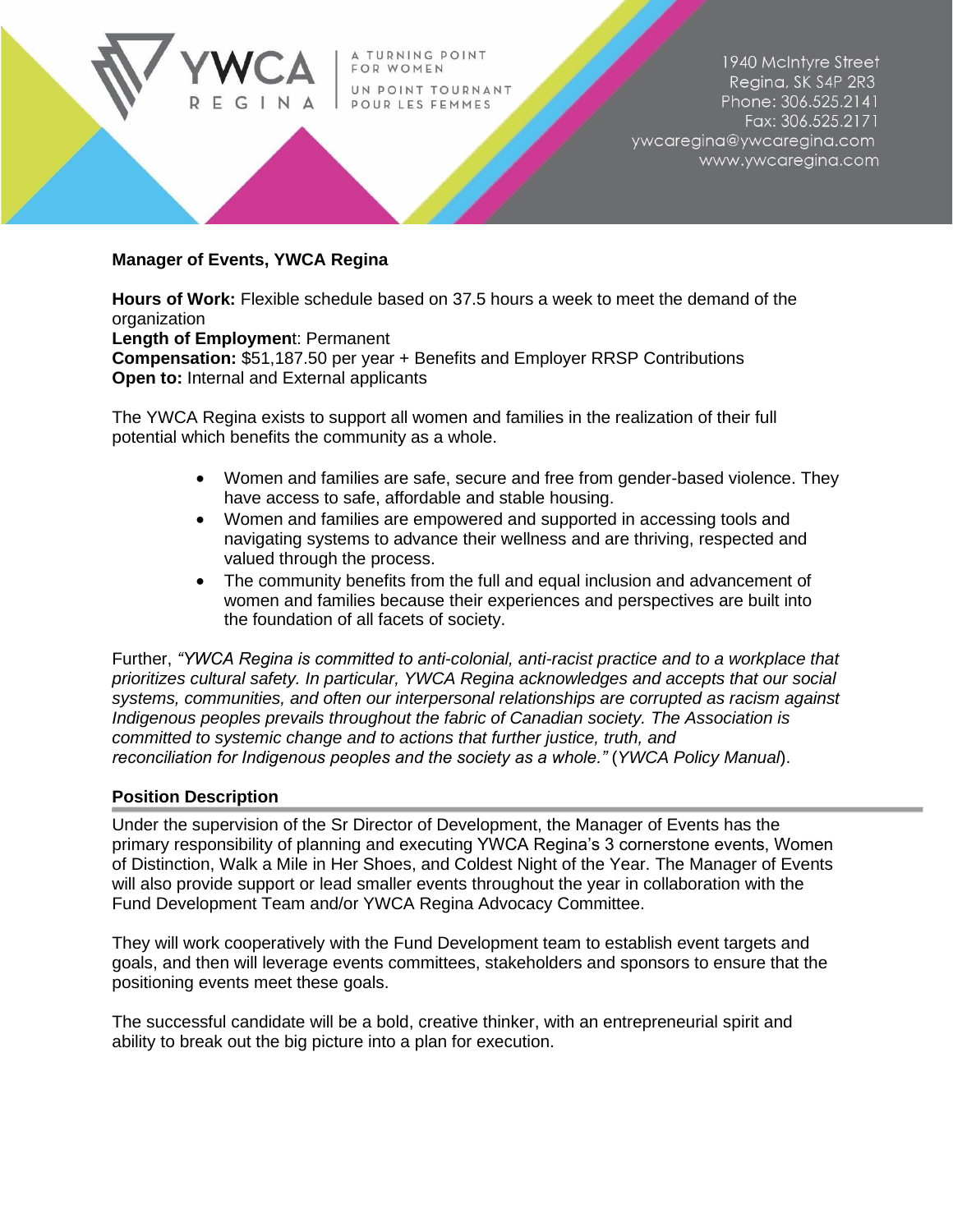# **Responsibilities**

## **Event Planning and Management includes:**

- Create and manage the timeline, critical path and task list for all YWCA Regina hosted events
- Lead all event planning and production meetings and discussions.
- Organize and lead collaboration with the communications team on event concept, graphic design/production/printing, and event marketing.
- Negotiate costs and services with vendors; book event space, arrange food and beverage, order all supplies/decorations, coordinate audiovisual equipment & operation
- Coordinate the logistics for shipping supplies
- Secure guest speakers and entertainment; review internal and external communication such as release, speeches, and scripts.
- Coordinate rehearsals, pre-event meetings, and committees
- Create event sponsorship packages and lead the solicitation and securing of sponsorships.
- Organize and manage the invitation, registration, and guest list details, including communication with dignitaries and officials.
- Act as a liaison to community groups and vendors
- Conduct inter-department briefing and debriefing meetings for individual events; coordinate with colleagues across all departments on relevant event elements
- Develop budgets, make purchases (supplies, decorations, etc.), track and manage expenses for all events in order to keep them cost-effective and in-line with organizational budget goals
- Facilitate event volunteer committees and manage all event volunteers

## **Qualifications**

- 1-2 years' experience working in events with large companies/organization or creative/communication agencies
- Experience in PR or Event agency is a plus
- Solid experience in managing large-scale & complex projects
- Post secondary training in Communication, Marketing or related areas an asset
- Possess strong organizational, time management and problem-solving skills
- Ability to work well under pressure and multi-task effectively independently and in a team setting
- Excellent written and verbal communication skills
- Excellent professional deportment with ability to maintain composure when managing conflicting priorities for multiple stakeholders
- Strong event management, budget management, project management, skills
- Comfort in running events and programming both in person and digitally
- Effective communicator and strong interpersonal skills
- Strength as a critical thinker and crisis planner
- Flexibility with work schedule to allow for some meetings and events that may be held outside of normal working hours (early mornings, evenings and weekends)
- Highly adept in Microsoft Office (Outlook, Word, Excel and PowerPoint), event platforms and donor database software (Raiser's Edge, or other fundraising databases).
- Knowledge of donor databases such as Raiser's Edge and peer-to-peer plug-ins would be an asset
- Working from a feminist, anti-oppressive / anti-racist perspective